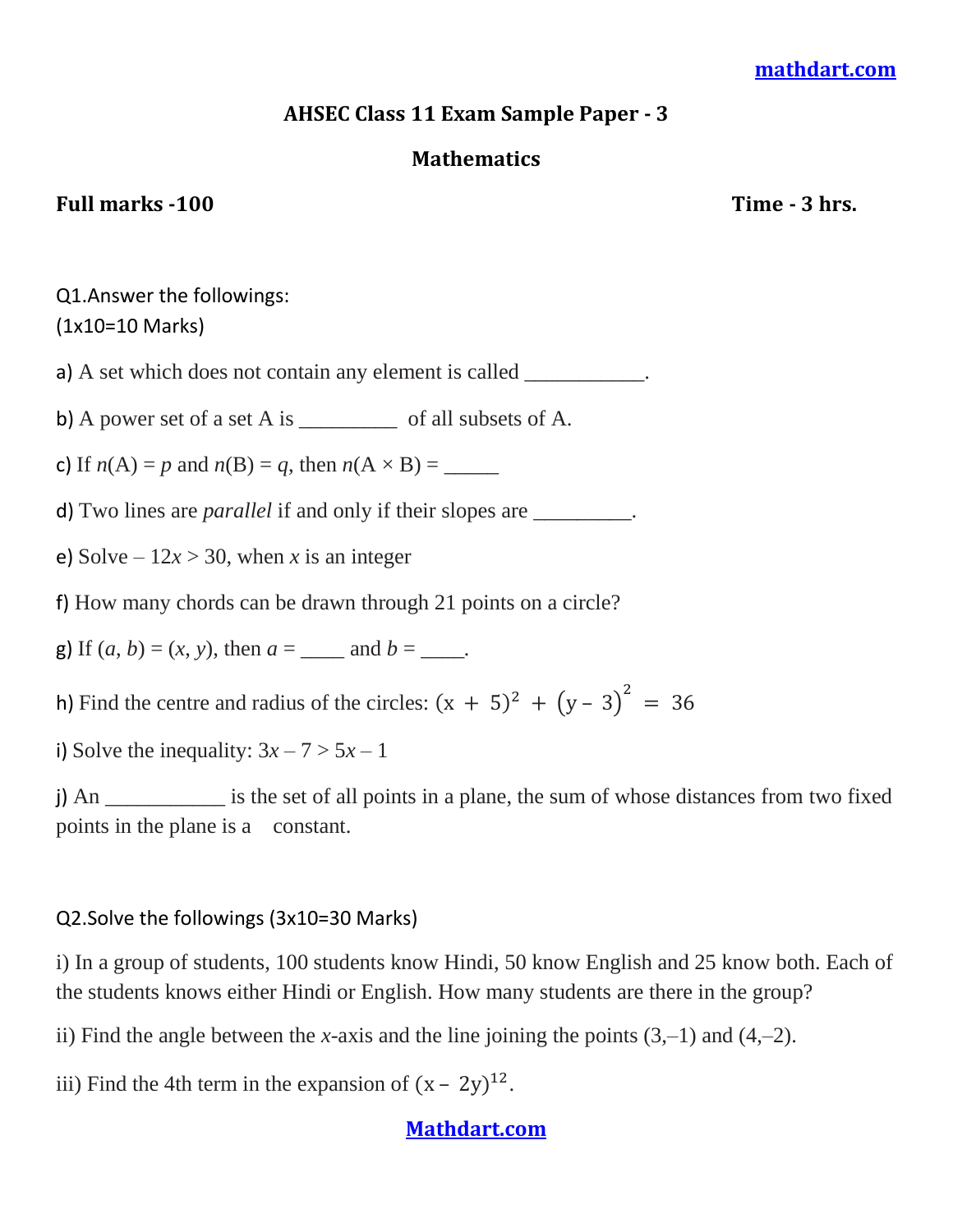iv) Let R be the relation on **Z** defined by  $R = \{(a,b): a, b \in \mathbb{Z}, a - b$  is an integer. Find the domain and range of R.

v) Ravi obtained 70 and 75 marks in first two unit test. Find the minimum marks he should get in the third test to have an average of at least 60 marks.

vi) In how many ways can a team of 3 boys and 3 girls be selected from 5 boys and 4 girls?

vii) Prove using the principle of mathematical induction for all  $n \in \mathbb{N}$ :

$$
a + ar + ar^{2} + \dots + ar^{n} = \frac{a(r^{n} - 1)}{r - 1}
$$

viii) Find all pairs of consecutive even positive integers, both of which are larger than 5 such that their sum is less than 23.

ix) Solve the following system of inequalities graphically:  $x + y \le 6$ ,  $x + y \ge 4$ 

x) Find the general solution for each of the equation:  $\sin x + \sin 3x + \sin 5x = 0$ .

# Q3.Solve the followings (4x10=40 Marks)

i) Without using the Pythagoras theorem, show that the points (4, 4), (3, 5) and (*–*1, *–*1) are the vertices of a right angled triangle.

ii) Prove That  $n(n+1)(n+5)$  is a multiple of 3

iii) In the expansion of  $(1 + a)^{m+n}$ , prove that coefficients of  $a_m$  and  $a_n$  are equal

iv) Find equation of the line parallel to the line  $3x - 4y + 2 = 0$  and passing through the point  $(-2, 3)$ .

v) Find the distance of the point  $(-1, 1)$  from the line  $12(x + 6) = 5(y - 2)$ .

vi) Find the number of arrangements of the letters of the word INDEPENDENCE. In how many of these arrangements:

> a. b. do the words start with P do all the vowels always occur together

vii) Find the equation of the parabola that satisfies the given conditions: